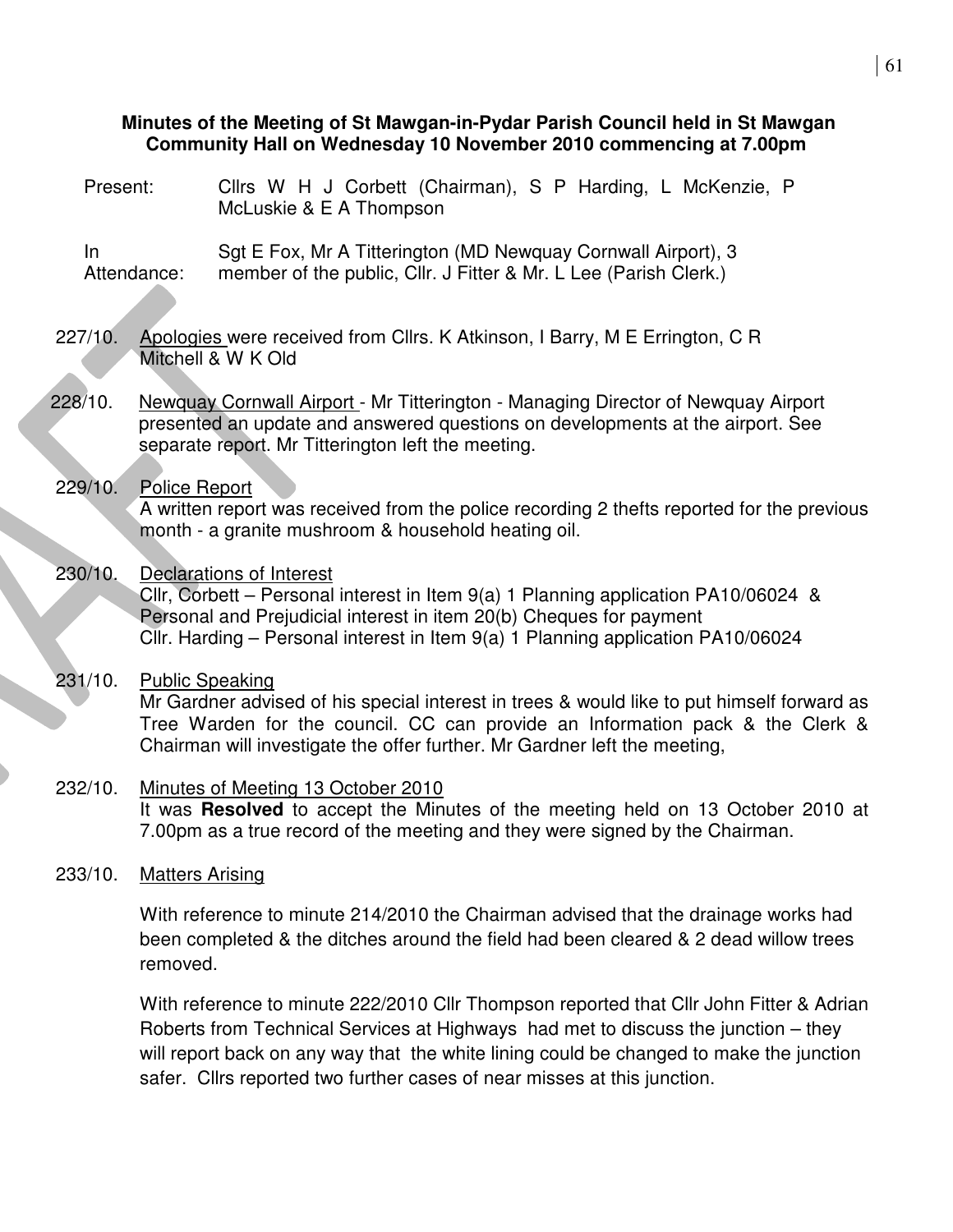234/10. Councillor Vacancies – Cornwall Council have been advised of the vacancy and the appropriate notice is being displayed. If 10 electors do not request an election by 26 November 2010 Cornwall Council will advise that the PC can co-opt a new councillor.

> Michael Raby outlined his reasons for wanting to become a councillor. He has lived in the parish all his life, knows a lot of the villagers & would like to become involved in the decision making process. He was advised that he would be considered after the expiry of the vacancy notice period.

# 235/10. Planning

a. New Applications

PA10/06024 Mr Darrel Wheeler Lacefern Ltd Merlin Farm, Mawgan Porth Proposed demolition of workshop & construction of 7 holiday units. **Resolved No objections** but to request that careful consideration be given to the materials being used, particularly the roofing material Also that some landscaping or planting take place to break up the outline of the new building when viewed from across the valley to the south (see photos in design statement PA10/06563 Mr Russel Daker, Woodland View, Higher Tolcarne, St Columb Change of use from 2 units to single dwelling & including removal of external staircase, new porch & enlargement of existing dormer windows.

# **Resolved- No objections**

b. Cornwall Council Advice

Cllr Barry joined the meeting.

- i. Planning permission granted with conditions
	- PA10/04895 Mr & Mrs Cockburn, Chyryn, Access to Pirates Perch, Trenance Balcony, spiral staircase and replacement of two windows with French doors.
	- PA10/05028 Mr & Mrs Hill, Wurdwan House, Road from Penpont to Carloggas, St Mawgan Proposed Roof Alterations, balcony & decking area to dwelling
	- PA10/05134 Mr C Watts, Windyridge, Access to Seaspray, Mawgan Porth Erection of conservatory
	- PA10/05291 Dr P Walker The Craggs, Tredragon Rd Proposed balcony extension
- ii. Notice of Consent for Felling of Trees
	- PA10/05360 Mr Bray The Craft Shop Long Lane Removal of 2 ash trees and 1 Monterey pine
- iii. Planning Permission Refused
	- C2/10/00666 Mawgan Porth Holiday Park Ltd The Park Construction of compound and garden area to include erection of polytunnel, workshop/store and storage shed.
	- c. Other Issues

(1)Riviera Lodge – The Conceptual Images provided by the architects were displayed.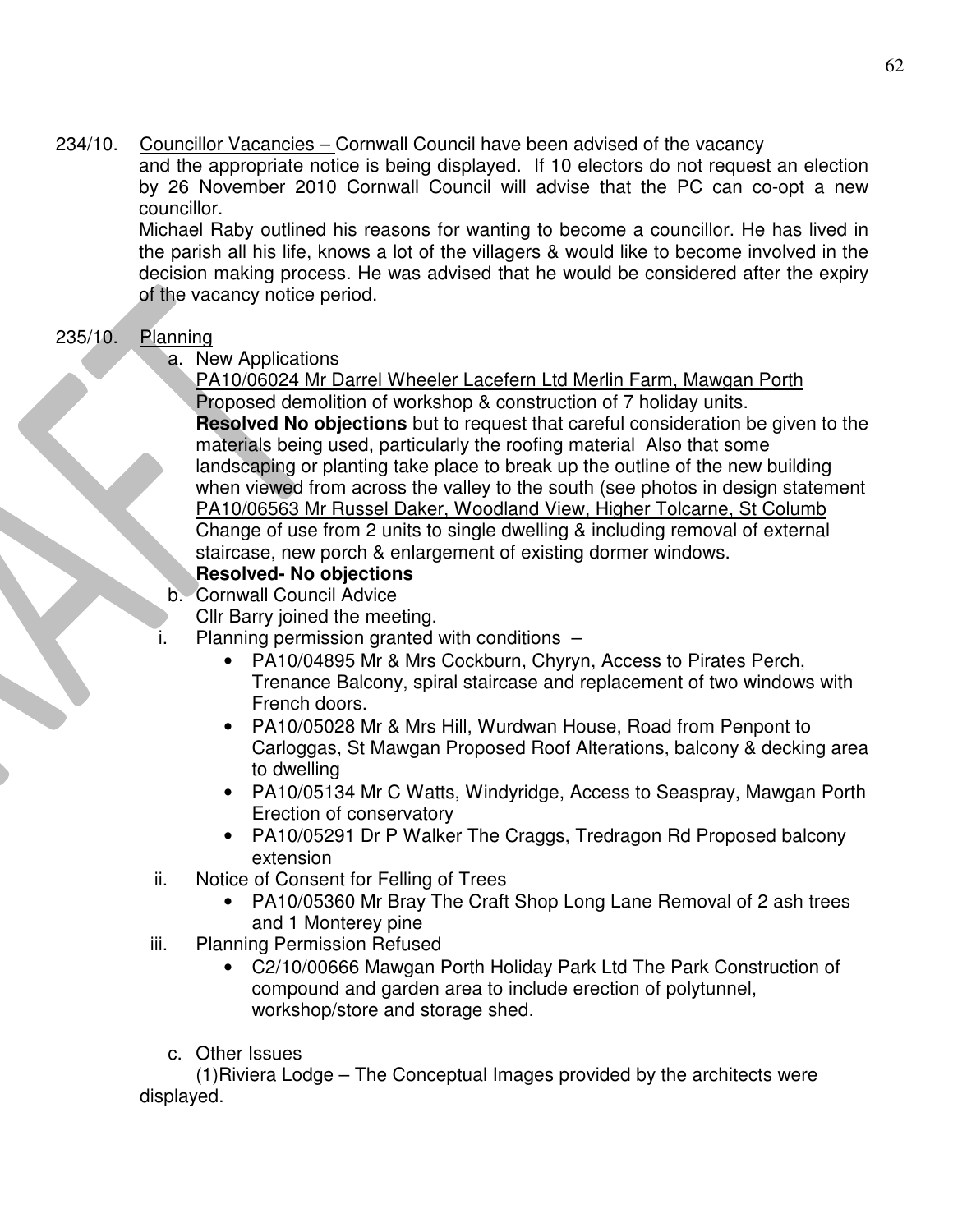63

**Resolved** to advise the architects & CC that the PC feels that the effect of these proposals is far more dominant and overbearing than for the single apartment building previously approved. The two terraces are arranged so that they appear as one very large building rather than two separate rows of cottages. The two terraces are also significantly out of scale with anything else on the hillside.

(2) Merlin Golf Club Application C2/09/01144 Change of use from agricultural land to create replacement hole at golf course. Notice was tabled advising this will be reported to the Planning Committee at 17.00pm on 17 November 2010. The Chairman agreed to attend the meeting, to represent the PC.

236/10. The Newquay & St Columb Community Network Forum Monthly report circulated prior to meeting.

## 237/10. Mawgan Porth Beach

Dog Bin at North Steps- Chairman to discuss this at meeting being arranged with CC to discuss the precept.

## 238/10. Playing Field

It was reported that 3 palings are missing from the fence, these may be recoverable from the vicinity, but they need replacing. The Chairman reported that the roundabout was revolving freely, but a mole is disrupting the ground under/around it - he will arrange remedial work in the spring. Paint is coming away from the swings which are now  $\overline{\mathbf{v}}$ ery rusty. It is believed that Paul Roberts has had previous discussions with Taylormade Ltd The clerk will obtain an update from Paul.

## 239/10. Burial Ground/Closed Cemetery

- a. Memorial for Margaret Blakemore (dec'd) **Resolved** to approve Memorial
- b. Memorials for Mr Edmund Kawolski (dec'd) & Mrs Marjorie (Bunty) C Higham (dec'd)

**Resolved** to approve both memorials, subject to correcting Mrs Higham's name from Higman.

c. The Burial of the late Paul Granville Hendy took place on 03 November 2010 noted

# 240/10. Footpaths

Advised that H Gordon (CC) has inspected FP31 & will arrange for the removal of part of the broken horse barrier as a temporary measure. He also inspected FP39 & will speak to his manager regarding the possibility of installing extra steps. Councillors requested a map showing where each footpath is. The clerk will arrange this.

## 241/10. Council Website Project

The clerk advised that a home page & history page had now been sent to the webmaster. The contact information, agenda & minutes have all been brought up to date. The clerk requested that all councillors take a look at the website within the next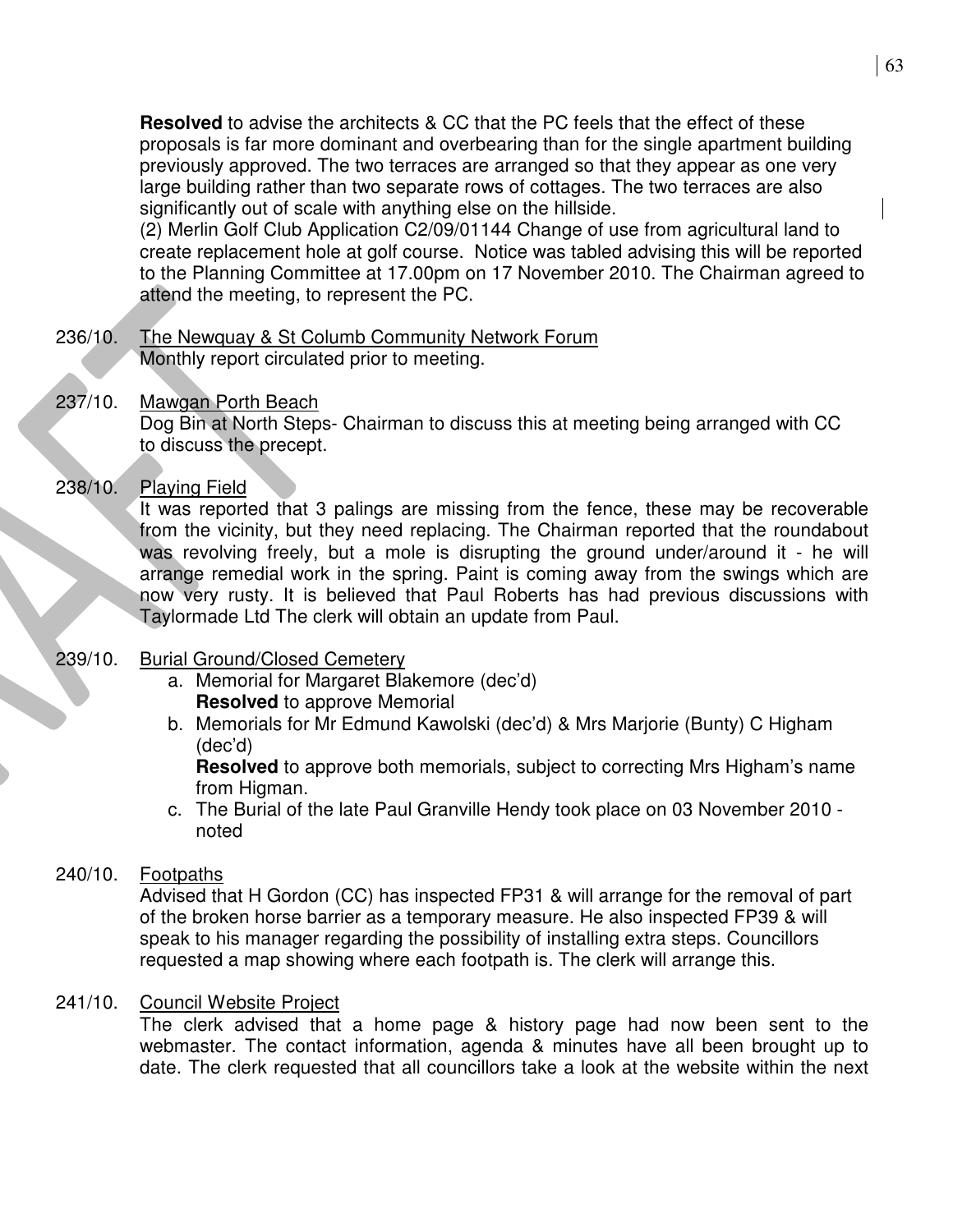week to 10 days & report back any improvements / corrections, with a view to the site going live after our December meeting. Clerk to send all councillors the website link.

#### 242/10. Clerk's Report

The Clerk's report had been circulated prior to the meeting.

**Resolved** that the Clerk write to Steve Bailey (CC) in support of Cllr. Fitter's request regarding the delays in sorting the white lines at Mawgan Porth bridge. Cllr. Barry advised that holes were already reappearing in the road surface. Clerk will report to CC.

## 243/10. Other reports

- a. Renewable and Low Carbon Energy in Cornwall Conference 30.09.2010 circulated by Cllr. Thompson prior to meeting- Noted
- 244/10. Cornwall Affordable Housing Development Plan Document (DPD) Options consultation draft - September 2010 **Resolved** to be completed by the Planning working group.
- 245/10. Revision of the Local Validation List Cornwall Council Noted Cllr. Fitter left after this item

## 246/10. Accounts

The Chairman left the meeting for the next item and the Clerk took the Chair.

- a. Bank Mandate update The Clerk advised that the new bank mandate was now in place with all current councillors able to sign cheques (3 to sign)
- b. Cheques for payment

It was **Resolved** to pay the following accounts:

| T Michell                 | Maintenance Contract - Oct 2010  | 919.29  |
|---------------------------|----------------------------------|---------|
| L Lee                     | <b>Salary Oct &amp; Expenses</b> | 466.54  |
| Royal British Legion      | Remembrance Sunday donation-S137 | 50.00   |
| <b>Ordnance Survey</b>    | Paper Map Copying Annual Licence | 64.33   |
| <b>Kerrow Memorials</b>   | Emma Plaque                      | 220.00  |
| Mawgan Porth Village Hall | <b>October Meeting</b>           | 18.00   |
| W Corbett - reimbursement |                                  |         |
| of payment to contractors | <b>Playing Fields Drainage</b>   | 1007.19 |
|                           |                                  | 2745.35 |

The Chairman returned to the meeting.

## 247/10. Precept setting

 Budget setting documents had been circulated prior to the meeting. The Chairman explained that the Council had four main contracts (clerk, beach cleaning, bus shelters and general maintenance) which cost the PC £21,500 per year. Added to this were fixed costs of £4750 (insurance, hall hire, audit fees etc), and then a further sum for repairs and renewals. The average total spend of the PC over the last 3 years had been approximately £31,000. From 2011/12 the double charge grant (a rebate from Cornwall Council to compensate for works that were the responsibility of the Local Authority but performed by the PC) was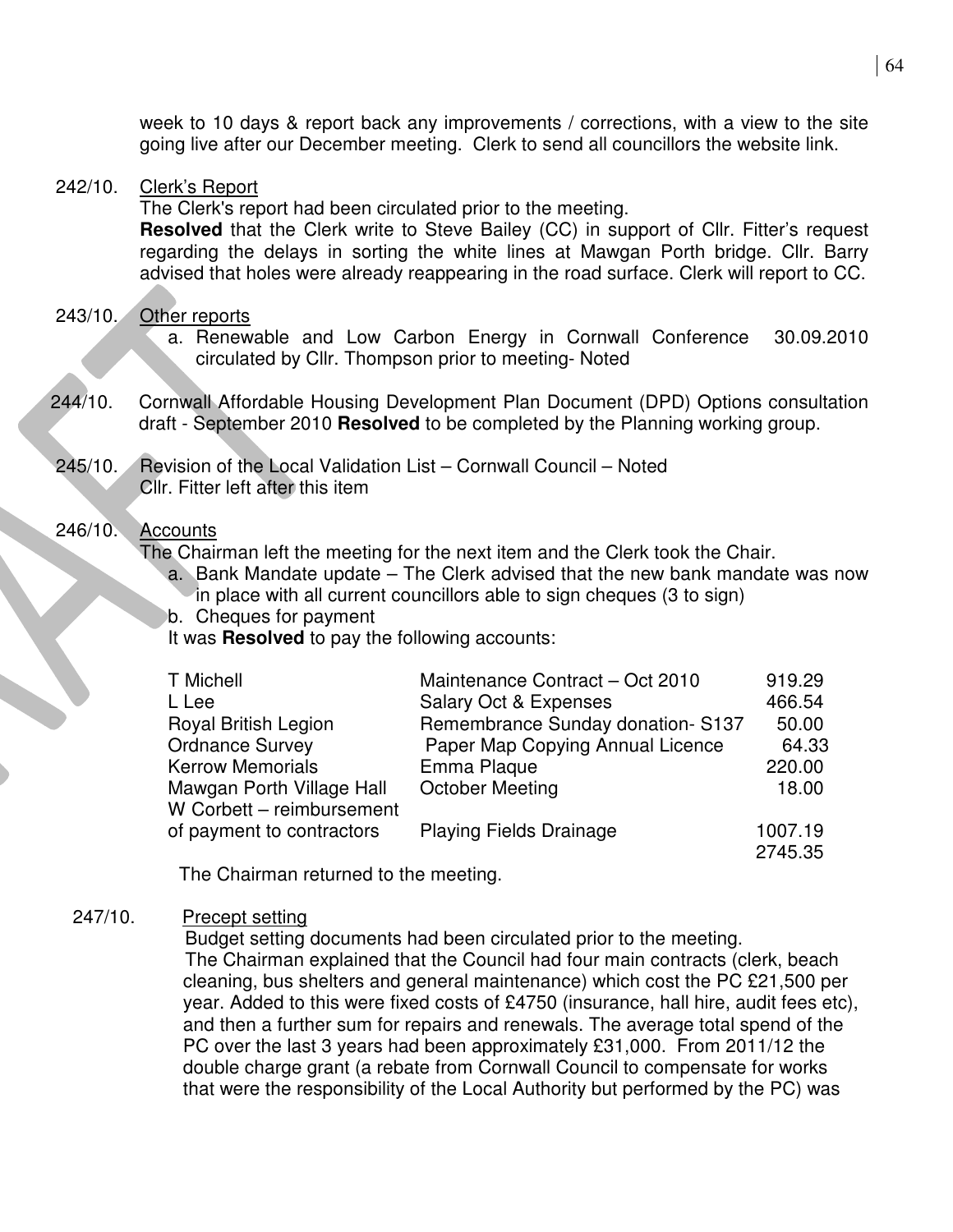|         | being abolished. Thus, apart from burial ground income of some £600 pa, and<br>payments of £818 and £1210 from Cornwall Council as a contribution to our<br>spend on footpaths and the beach (cost to PC - £2100 and £3500 respectively)<br>all of the PC's spending had to be funded by the precept which would need to rise<br>from the present £23,000 pa to some £28,000 if the same level of service was to<br>be provided next year. The chairman explained that the PC spend £8000 pa<br>maintaining the closed churchyard, the beach and the footpaths, all of which<br>would have to be maintained by the Cornwall Council if not by the PC. In return<br>the Council receives £2000 back from Cornwall Council in respect of these items.<br>The chairman advised that he had requested a meeting with Cornwall Council<br>officers to discuss this situation which was clearly inequitable. This was to take<br>place shortly. In the absence of an enhanced contribution from Cornwall Council<br>for the work the PC does on its behalf, the PC appeared to have two options.<br>First, to raise the precept by some £5,000, as detailed above. Alternatively the<br>PC could hand back responsibility to Cornwall Council for those works which<br>were properly speaking its responsibility. Either would be a drastic step, and the<br>chairman advised that he felt a public meeting should be held to ascertain<br>parishioners wishes. That meeting would need to be held before the precept for<br>next year was set at the PC's December meeting. |
|---------|------------------------------------------------------------------------------------------------------------------------------------------------------------------------------------------------------------------------------------------------------------------------------------------------------------------------------------------------------------------------------------------------------------------------------------------------------------------------------------------------------------------------------------------------------------------------------------------------------------------------------------------------------------------------------------------------------------------------------------------------------------------------------------------------------------------------------------------------------------------------------------------------------------------------------------------------------------------------------------------------------------------------------------------------------------------------------------------------------------------------------------------------------------------------------------------------------------------------------------------------------------------------------------------------------------------------------------------------------------------------------------------------------------------------------------------------------------------------------------------------------------------------------------------------------------------------|
|         | Members were requested to canvass opinion on the subject.                                                                                                                                                                                                                                                                                                                                                                                                                                                                                                                                                                                                                                                                                                                                                                                                                                                                                                                                                                                                                                                                                                                                                                                                                                                                                                                                                                                                                                                                                                              |
|         | <b>Resolved</b> that the Chairman & Vice-Chairman meet with CC to discuss options at<br>the earliest opportunity, with a view to calling a public meeting to discuss the<br>Precept.                                                                                                                                                                                                                                                                                                                                                                                                                                                                                                                                                                                                                                                                                                                                                                                                                                                                                                                                                                                                                                                                                                                                                                                                                                                                                                                                                                                   |
| 248/10. | Donation to Mawgan Porth Village Hall<br>Deferred to December meeting for information from Cllr. Errington regarding costs<br>of refurbishment                                                                                                                                                                                                                                                                                                                                                                                                                                                                                                                                                                                                                                                                                                                                                                                                                                                                                                                                                                                                                                                                                                                                                                                                                                                                                                                                                                                                                         |
| 249/10. | Transport Issues - School children & housebound - Transportation & Rights of<br>Way (TROW) Working Group to take forward.                                                                                                                                                                                                                                                                                                                                                                                                                                                                                                                                                                                                                                                                                                                                                                                                                                                                                                                                                                                                                                                                                                                                                                                                                                                                                                                                                                                                                                              |
| 250/10. | <b>Standing Order Review</b><br>Deferred until December meeting                                                                                                                                                                                                                                                                                                                                                                                                                                                                                                                                                                                                                                                                                                                                                                                                                                                                                                                                                                                                                                                                                                                                                                                                                                                                                                                                                                                                                                                                                                        |
| 251/10. | Portfolio Holders Review<br><b>Resolved</b> to adopt Working Group membership as set out in the draft<br>recommendations issued by the Chairman on 31 October 2010. The working<br>group leaders will be asked to provide input towards the production of terms of<br>reference for their groups.                                                                                                                                                                                                                                                                                                                                                                                                                                                                                                                                                                                                                                                                                                                                                                                                                                                                                                                                                                                                                                                                                                                                                                                                                                                                      |
| 252/10. | New Bench opposite Hawkey's shop<br>The Clerk confirmed that the sum of £500 from the Best Kept Village Award was<br>still available in The St Mawgan Projects Earmarked reserve.<br><b>Resolved</b> to ask for recommendations from the 'Amenities Working                                                                                                                                                                                                                                                                                                                                                                                                                                                                                                                                                                                                                                                                                                                                                                                                                                                                                                                                                                                                                                                                                                                                                                                                                                                                                                            |
|         |                                                                                                                                                                                                                                                                                                                                                                                                                                                                                                                                                                                                                                                                                                                                                                                                                                                                                                                                                                                                                                                                                                                                                                                                                                                                                                                                                                                                                                                                                                                                                                        |